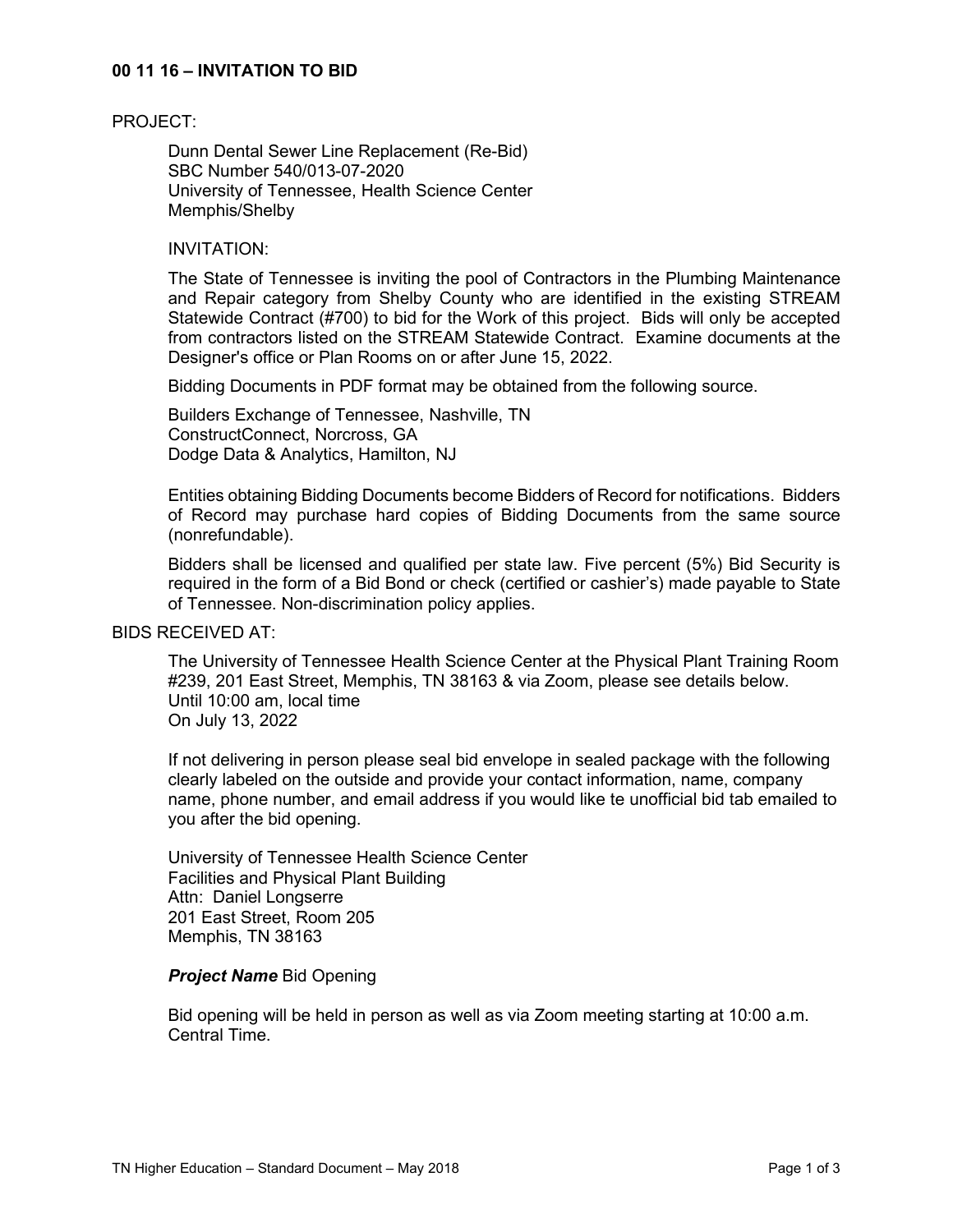Join from PC, Mac, Linux, iOS or Android: https://tennessee.zoom.us/j/92386877853?pwd=elNIb2h2K0N0eUxuR1NmMVhvMUtUd z09 Password: 298515 Or iPhone one-tap (US Toll): +13017158592,92386877853# or +13126266799,92386877853# Or Telephone: Dial: +1 301 715 8592 (US Toll) Meeting ID: 923 8687 7853 International numbers available: https://tennessee.zoom.us/u/adRZcHDZ80 Or an H.323/SIP room system: H.323: 162.255.37.11 (US West) or 162.255.36.11 (US East) Meeting ID: 923 8687 7853 Password: 298515 SIP: 92386877853@zoomcrc.com Password: 298515

# PRE-BID CONFERENCE AT:

The University of Tennessee Health Science Center at the Physical Plant Training Room #239, 201 East Street, Memphis, TN 38163 & via Zoom, please see details below. At 10:00 am, local time On June 29, 2022

Join from PC, Mac, Linux, iOS or Android: https://tennessee.zoom.us/j/91284905231?pwd=enlHSVZnTng0N0xGbHpIMDZQRnNZ QT09 Password: 189095

Or iPhone one-tap (US Toll): +13126266799,91284905231# or +16468769923,91284905231#

Or Telephone: Dial: +1 312 626 6799 (US Toll) Meeting ID: 912 8490 5231 International numbers available: https://tennessee.zoom.us/u/a4WrM11Jw

Or an H.323/SIP room system: H.323: 162.255.37.11 (US West) or 162.255.36.11 (US East) Meeting ID: 912 8490 5231 Password: 189095

SIP: 91284905231@zoomcrc.com Password: 189095